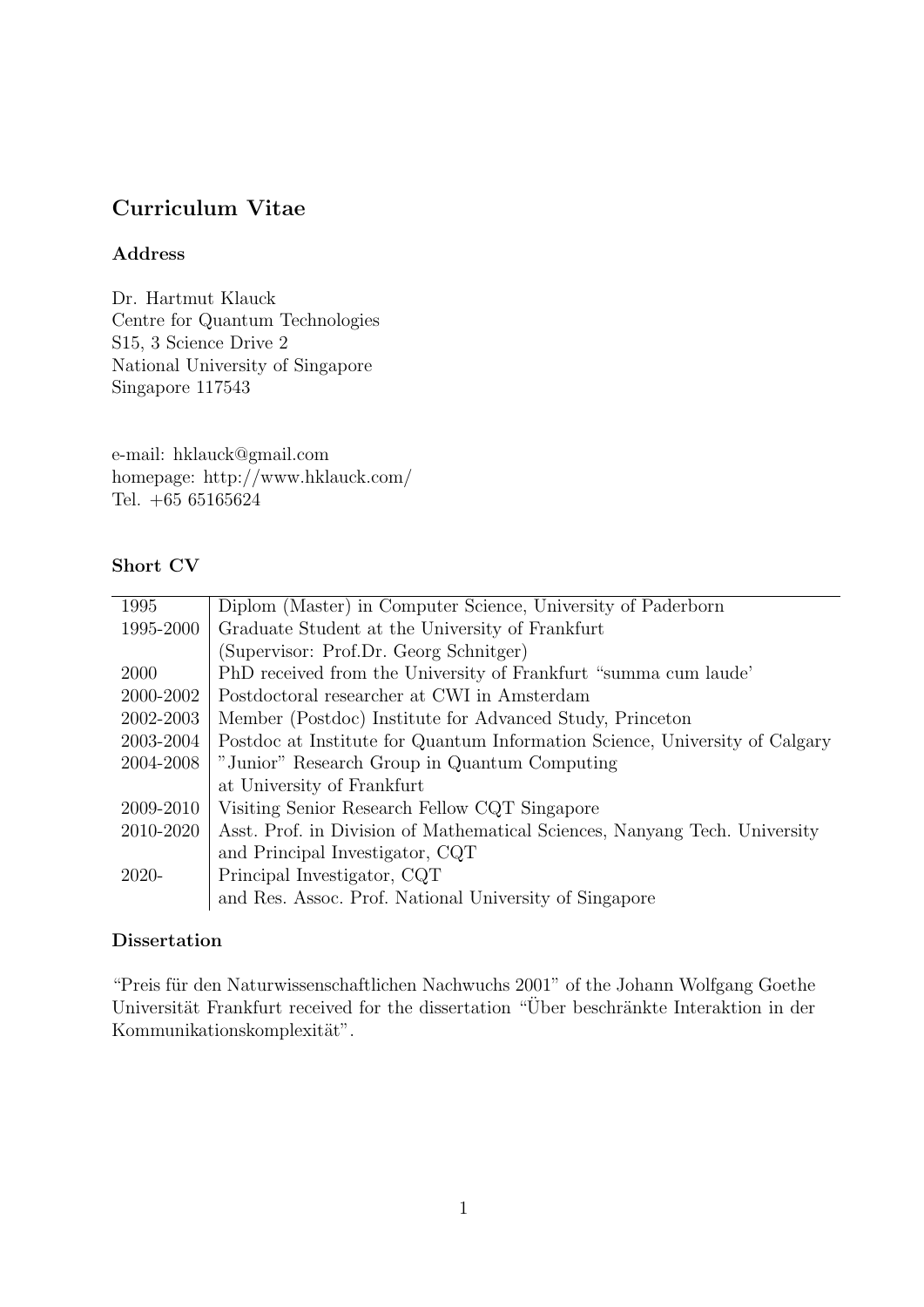# Publications:

a.) Refereed Journal Publications

[1] R. Jain, H. Klauck, S. Kundu, T. Lee, M. Santha, S. Sanyal, J. Vihrovs. Quadratically Tight Relations for Randomized Query Complexity. Theory Comput. Syst, 64(1):101-119 (2020).

[2] R. Jain, H. Klauck, M. Santha: Optimal direct sum results for deterministic and randomized decision tree complexity. Information Processing Letters, 110(20): 893-897 (2010).

[3] H. Klauck, A. Nayak, A. Ta-Shma, D. Zuckerman: Interaction in Quantum Communication. IEEE Transactions on Information Theory, 53(6): 1970-1982 (2007).

[4] H. Klauck: One-Way Communication Complexity and the Nečiporuk Lower Bound on Formula Size. SIAM Journal on Computing, 37(2): 552-583 (2007).

[5] H. Klauck: Lower Bounds for Quantum Communication Complexity. SIAM Journal on Computing, 37(1): 20-46 (2007).

[6] H. Buhrman, H. Klauck, N.K. Vereshchagin, P.M.B. Vitanyi: Individual communication complexity. Journal of Computer and System Sciences, 73(6): 973-985 (2007).

[7] H. Klauck, R. Spalek, R. de Wolf: Quantum and Classical Strong Direct Product Theorems and Optimal Time-Space Tradeoffs. SIAM Journal on Computing 36(5): 1472-1493 (2007).

[8] H. Klauck: Quantum and Approximate Privacy. Theory of Computing Systems, special issue for STACS 2002, 37(1): 221-246 (2004).

[9] J. Hromkovic, S. Seibert, J. Karhum¨aki, H. Klauck, G. Schnitger: Communication Complexity Method for Measuring Nondeterminism in Finite Automata. Information and Computation, 172(2): 202-217 (2002).

b.) Refereed Conference Publications

[10] H. Klauck, D Lim. The Power of One Clean Qubit in Communication Complexity. 46th Int. Symp. on Mathematical Foundations of Computer Science (MFCS), pp. 69:1- 69:23, 2021.

[11] R. Jain, H. Klauck, S. Kundu, T. Lee, M. Santha, S. Sanyal, J. Vihros. Quadratically Tight Relations for Randomized Query Complexity. 13th International Computer Science Symposium in Russia (CSR), 2018.

[12] H. Klauck. On the Complexity of Quantum Disjointness. 42nd Int. Symp. on Mathematical Foundations of Computer Science (MFCS), pp. 15.1-15.13, 2017.

[13] R. Bottesch, D. Gavinsky, H. Klauck. Equality, Revisited. 40th Int. Symp. on Mathematical Foundations of Computer Science (MFCS), vol. 2, pp. 127–138, 2015.

[14] R. Bottesch, D. Gavinsky, H. Klauck. Correlation in Hard Distributions in Communication Complexity. Approximation, Randomization, and Combinatorial Optimization, APPROX/RANDOM, pp. 544-572, 2015.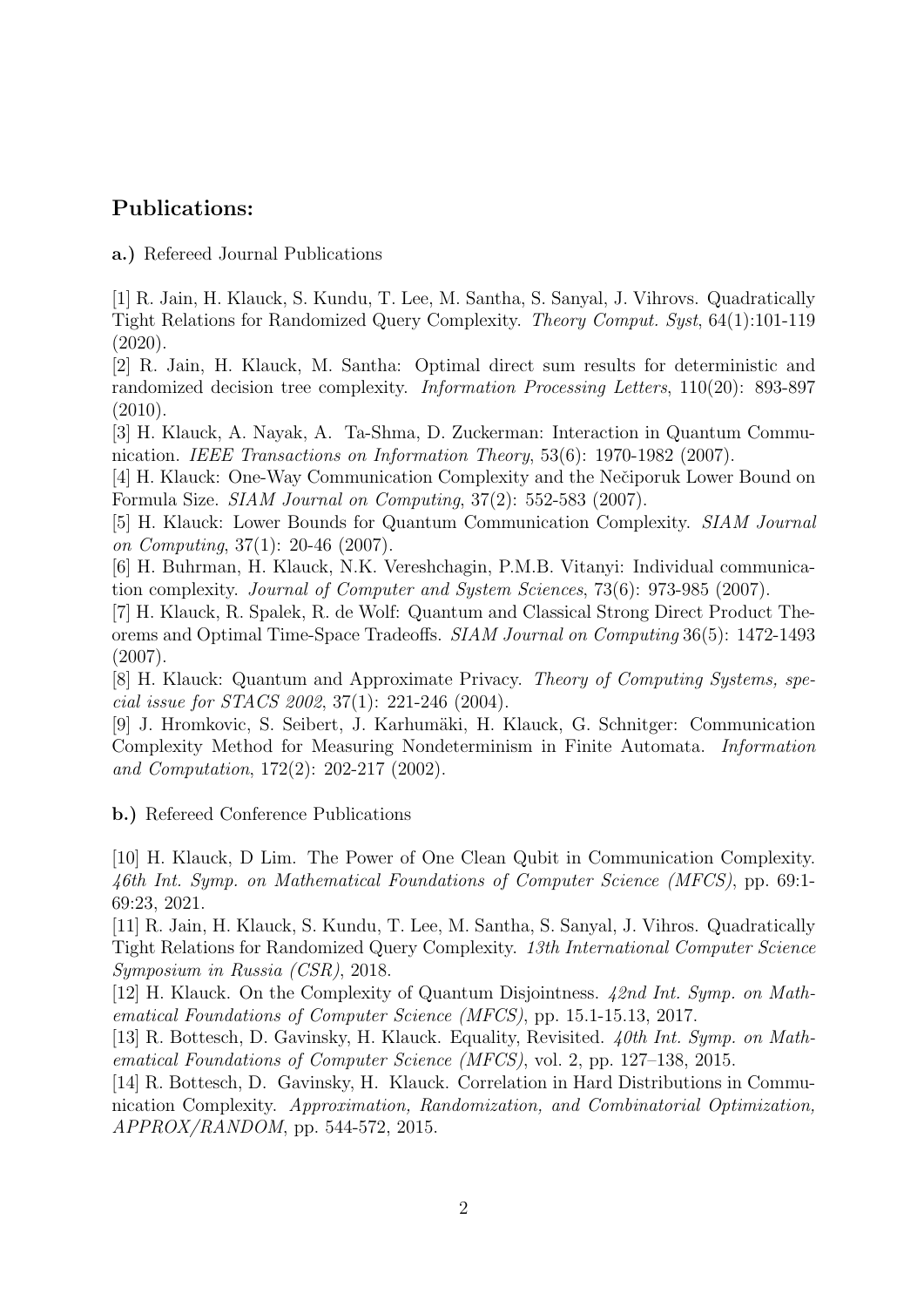[15] H. Klauck, D. Nanongkai, G. Pandurangan, P. Robinson: Distributed Computation of Large-scale Graph Problems. 26th ACM-SIAM Symp. on Discrete Algorithms (SODA), pp. 391–410, 2015.

[16] H. Klauck, S. Podder: New Results about the Garden-Hose Model. 34th International Conference on Foundations of Software Technology and Theoretical Computer Science (FSTTCS), pp. 481–492, 2014.

[17] H. Klauck, S. Podder: Two Results about Quantum Messages. 39th Int. Symp. on Mathematical Foundations of Computer Science (MFCS), vol. 2, pp. 445–456, 2014.

[18] H. Klauck, V. Prakash: An Improved Interactive Streaming Algorithm for the Distinct Elements Problem. Automata, Languages, and Programming - 41st International Colloquium (ICALP), vol. 1, pp. 919–930, 2014.

[19] M. Elkin, H. Klauck, D. Nanongkai, G. Pandurangan: Can quantum communication speed up distributed computation? ACM Symposium on Principles of Distributed Computing (PODC), pp. 166–175, 2014.

[20] H. Klauck, V. Prakash. Streaming Computations with a Loquacious Prover. Innovations in Theoretical Computer Science, pp. 305-320, 2013.

[21] H. Klauck, R. de Wolf. Fooling One-sided Quantum Protocols. 30th Symposium on Theoretical Aspect of Computer Science, pp. 424-433, 2013.

[22] G. Ivanyos, H. Klauck, T. Lee, M. Santha, R. de Wolf. New Bounds on the classical and quantum communication complexity of some graph properties. Foundations of Software Technology and Theoretical Computer Science, pp. 148-159, 2012.

[23] H. Klauck: On Arthur Merlin Games in Communication Complexity. IEEE Conference on Computational Complexity CCC, pp. 189-199, 2011.

[24] R. Jain, H. Klauck, S. Zhang: Depth-Independent Lower Bounds on the Communication Complexity of Read-Once Boolean Formulas. Computing and Combinatorics, Annual International Conference, COCOON, pp. 54–59, 2010.

[25] R. Jain, H. Klauck: The Partition Bound for Classical Communication Complexity and Query Complexity. IEEE Conference on Comp. Complexity CCC, pp. 247–258, 2010. [26] H. Klauck: A strong direct product theorem for disjointness. ACM Symposium on Theory of Computing, pp. 77–86, 2010.

[27] R. Jain, H. Klauck. New Results in the Simultaneous Message Passing Model via Information Theoretic Methods. IEEE Conference on Computational Complexity CCC, pp. 369–378, 2009.

[28] R. Jain, H. Klauck, A. Nayak. Direct Product Theorems for Classical Communication Complexity via Subdistribution Bounds. ACM Symposium on Theory of Computing, pp. 599–608, 2008.

[29] H. Klauck: Quantum and Classical Communication-Space Tradeoffs from Rectangle Bounds. Conference on Foundations of Software Technology and Theoretical Computer Science, pp. 384–395, 2004.

[30] H. Klauck, R. Spalek, R. de Wolf: Quantum and Classical Strong Direct Product Theorems and Optimal Time-Space Tradeoffs. IEEE Symposium on Foundations of Computer Science, pp. 12–21, 2004.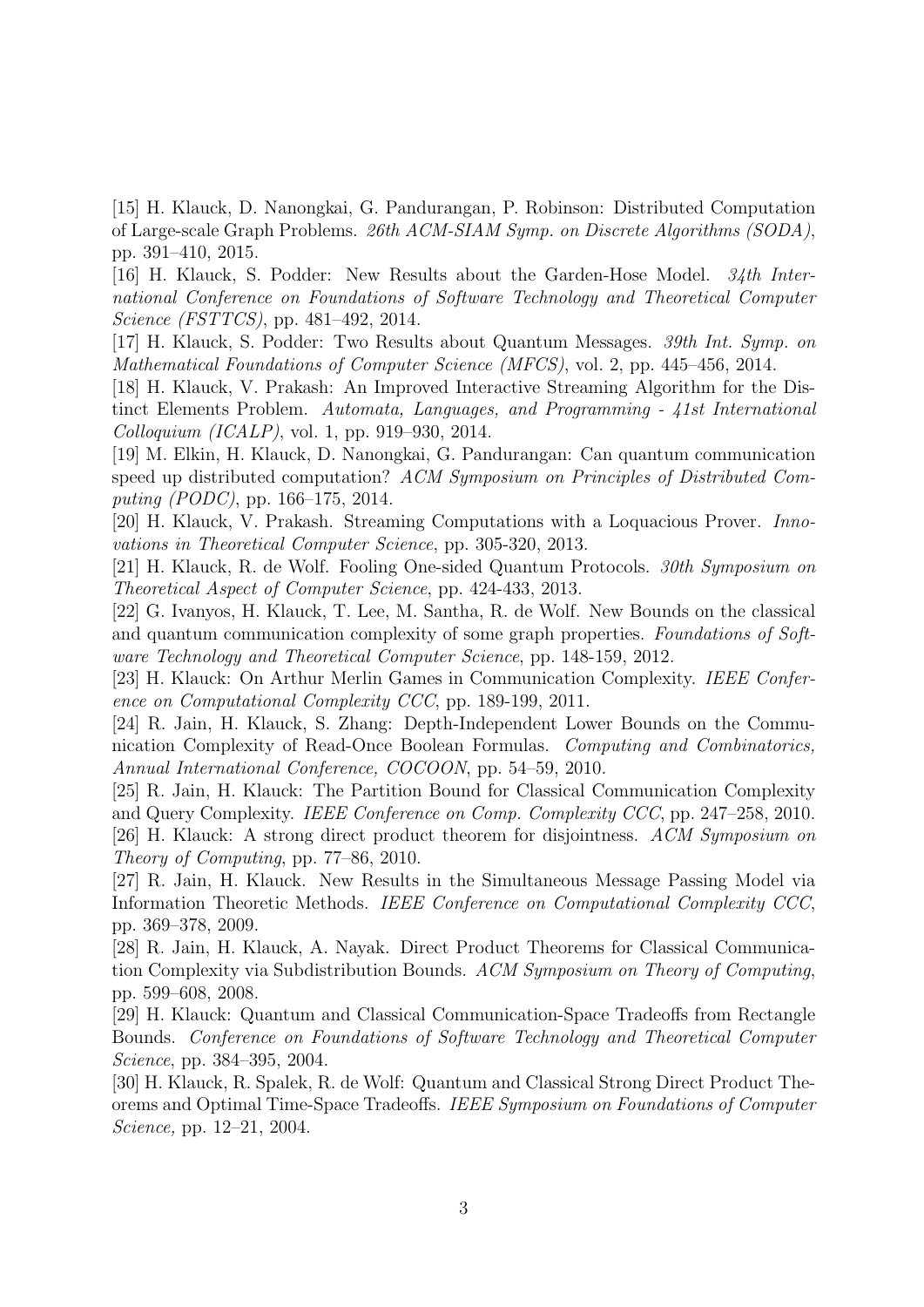[31] H. Buhrman, H. Klauck, N.K. Vereshchagin, P.M.B. Vitanyi: Individual Communication Complexity. Symp. on Theoretical Aspects of Computer Science, pp. 19–30, 2004. [32] H. Klauck. Rectangle Size Bounds and Threshold Covers in Communication Complexity. IEEE Conference on Computational Complexity CCC, pp. 118–134, 2003.

[33] H. Klauck. Quantum Time-Space Tradeoffs for Sorting. ACM Symposium on Theory of Computing, pp. 69–76, 2003.

[34] H. Klauck. On quantum and approximate privacy. Symp. on Theoretical Aspects of Computer Science, pp. 335–346, 2002.

[35] H. Klauck. Lower bounds for quantum communication complexity. IEEE Symposium on Foundations of Computer Science, pp. 288–297, 2001.

[36] H. Klauck, A. Nayak, A. Ta-Shma, D. Zuckerman. Interaction in Quantum Communication and the Complexity of Set Disjointness. 33rd ACM Symposium on Theory of Computing, pp. 124–133, 2001.

[37] J. Hromkovič, J. Karhumäki, H. Klauck, G. Schnitger, S. Seibert. Measures of Nondeterminism in Finite Automata. International Colloquium on Automata, Languages, and Programming, pp. 199–210, 2000.

[38] H. Klauck. On Quantum and Probabilistic Communication: Las Vegas and One-Way Protocols. ACM Symposium on Theory of Computing, pp. 644–651, 2000.

[39] H. Klauck. Lower bounds for computation with limited nondeterminism. IEEE Conference on Computational Complexity CCC, pp. 141–153, 1998.

[40] H. Klauck. On the Size of Probabilistic Formulae. International Symposium on Algorithms and Computation, pp. 243–252, 1997.

[41] H. Klauck. On the Hardness of Global and Local Approximation. Scandinavian Workshop on Algorithm Theory, pp. 88–99, 1996.

c.) Invited Papers

[42] H. Klauck. Quantum Communication Complexity. Workshop on Boolean Functions and Applications at 27th ICALP, pp. 241–252, 2000.

d.) Under Submission

[43] H. Klauck, D. Lim. The aBc Problem and Equator Sampling Rényi Divergences.

e.) Other papers

[44] H. Klauck, T. Lee, D.O. Theis, R.R. Thomas. Limitations of convex programming: lower bounds on extended formulations and factorization ranks (Dagstuhl Seminar 15082). Dagstuhl Reports, 5(2): 109-127, 2015.

[45] L.B. Beasley, H. Klauck, T. Lee, D.O. Theis. Communication Complexity, Linear Optimization, and lower bounds for the nonnegative rank of matrices (Dagstuhl Seminar 13082). Dagstuhl Reports, 3(2): 127-143, 2013.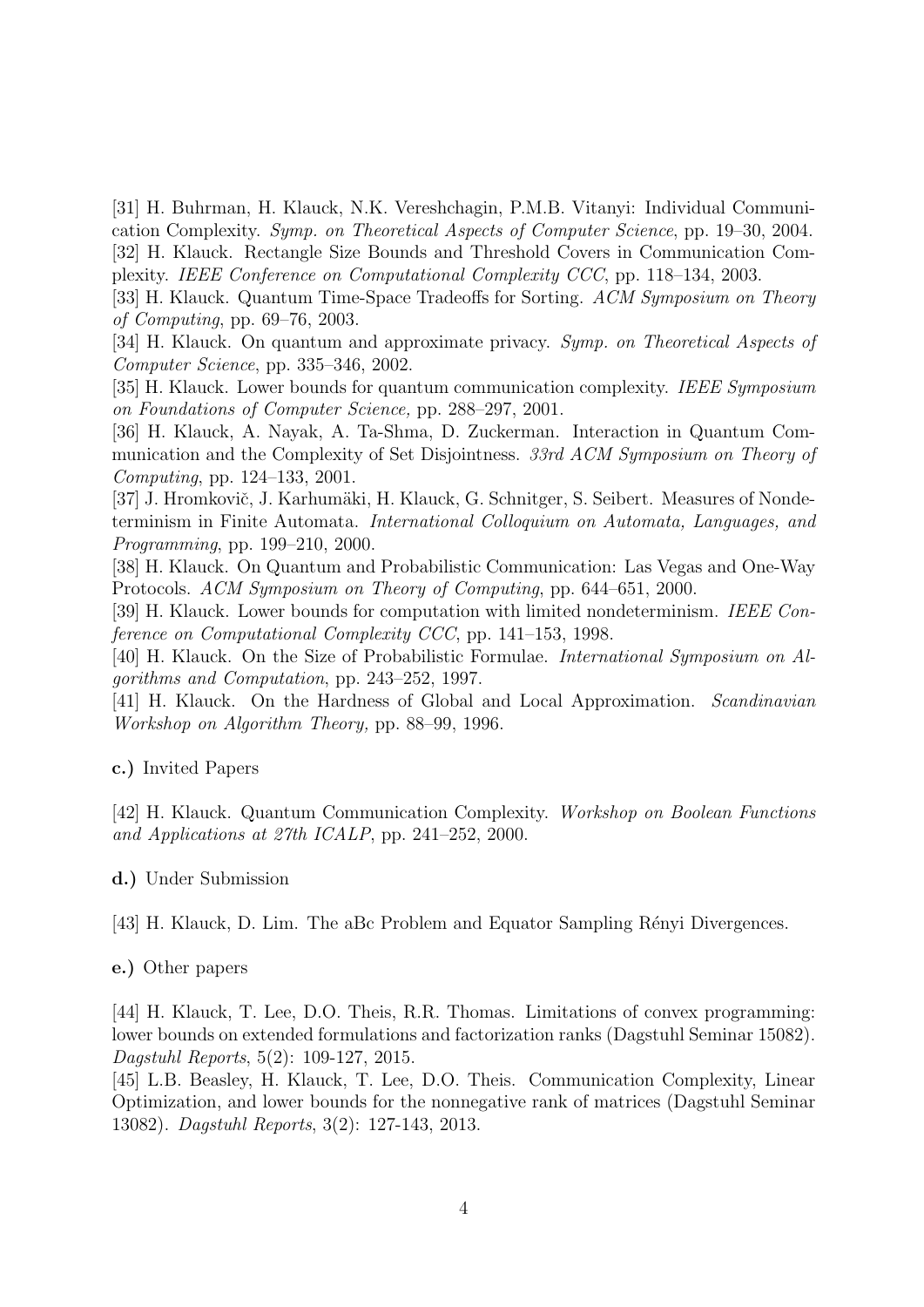[46] T. Brun, H. Klauck, A. Nayak, M. Rötteler, Ch. Zalka. Comment on "Probabilistic Quantum Memories". Physical Review Letters, vol. 91(209801), 2003.

[47] H. Klauck. Algorithms for Parity Games (Survey). Automata, Logics, and Infinite Games, Springer LNCS 2500, pp. 107–129, 2002.

[48] H. Klauck. Uber beschränkte Interaktion in der Kommunikationskomplexität. Dissertation, Frankfurt 2000.

[49] H. Klauck. On the Complexity of Approximation, Local Search, and Local Approximation. Master's Thesis, Paderborn 1995.

# Citations Report

Google Scholar lists 1512 citations, h-index 23, i10-index 32.

### Professional Service

Program Committee 36th Int. Symposium on Theoretical Aspects of Computer Science (STACS) 2019.

Local Organization Committee Chair, AQIS 2017.

Organization of the Program "Semidefinite and Matrix Methods for Optimization and Communication" at Institute for Mathematical Sciences, Singapore, January 18 to February 28, 2016.

Member of A\*STAR/SERC Futurescape 2025 Panel on Data Driven Research and Future Computing Paradigms, Singapore.

Organization of Dagstuhl Seminar 15082 "Limitations of convex programming: lower bounds on extended formulations and factorization ranks", February 15 to 20, 2015.

Local Organization Committee of 9th Conference on the Theory of Quantum Computation, Communication and Cryptography (TQC), 2014, May 2014.

Organization of Dagstuhl Seminar 13082 "Communication Complexity, Linear Optimization, and lower bounds for the nonnegative rank of matrices", February 2013.

Program committee of the 27th IEEE Conference on Computational Complexity 2012.

Local organization committee of QIP 2011.

Program committee of 25th Int. Symp. on Theoretical Aspects of Comp. Science (STACS)2008.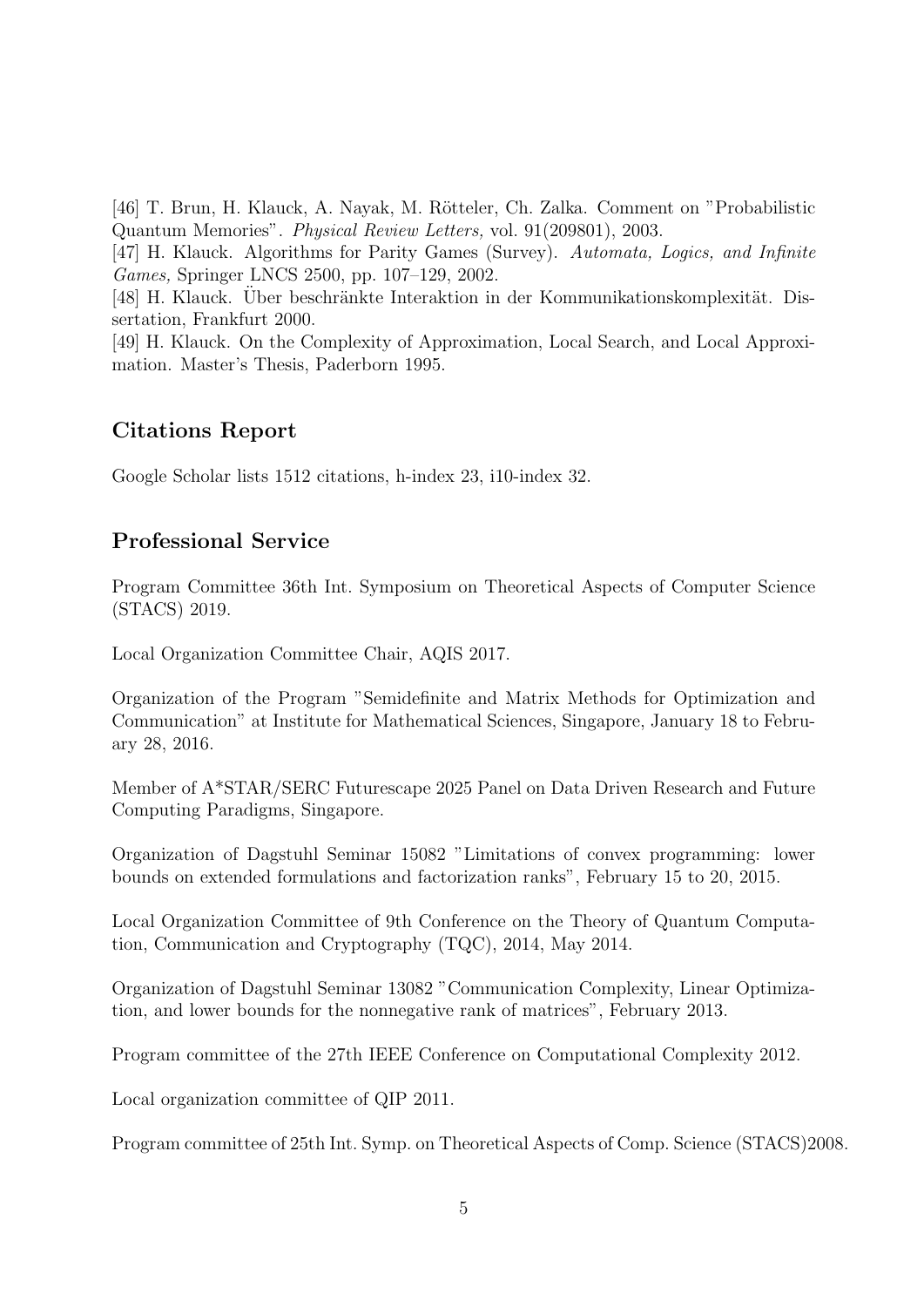# Teaching Experience

At the University of Frankfurt:

At Nanyang Technological University:

| Fall 2010     | MTH 110 (Introduction to Scientific Programming)                |
|---------------|-----------------------------------------------------------------|
| Fall 2011     | MH 1400 (Introduction to Scientific Programming)                |
| Spring $2012$ | MAS 725 (Quantum Computing)                                     |
| Fall 2012     | MH 1200 (Linear Algebra I)                                      |
| Fall 2013     | MAS 714 (Algorithms and Theory of Computing, with Edith Elkind) |
| Fall 2014     | MAS 714 (Algorithms and Theory of Computing)                    |
| Fall 2015     | MH 4320 (Computational Economics)                               |
| Fall 2016     | MH 4320 (Computational Economics)                               |
| Spring 2017   | MH 1301 (Discrete Mathematics)                                  |
| Fall 2017     | MH 4320 (Computational Economics)                               |
| Spring 2018   | MH 1301 (Discrete Mathematics)                                  |
| Fall 2018     | MH4320 (Computational Economics)                                |
| Fall 2019     | MAS 714 (Algorithms and Theory of Computing)                    |

# Graduate Students:

Debbie Lim Huey Chih (CQT PhD program): since August 2018.

Supartha Podder (CQT PhD program): graduated September 2016. Thesis: Exploring Different Models of Query Complexity and Communication Complexity.

Ralph Bottesch (NTU PhD program): graduated January 2016. Thesis: Contributions to the Study of Probabilistic Communication Complexity Classes.

Ved Prakash (CQT PhD program): graduated 2015. Thesis: Efficient Delegation Algorithms for Outsourcing Computations On Massive Data Streams.